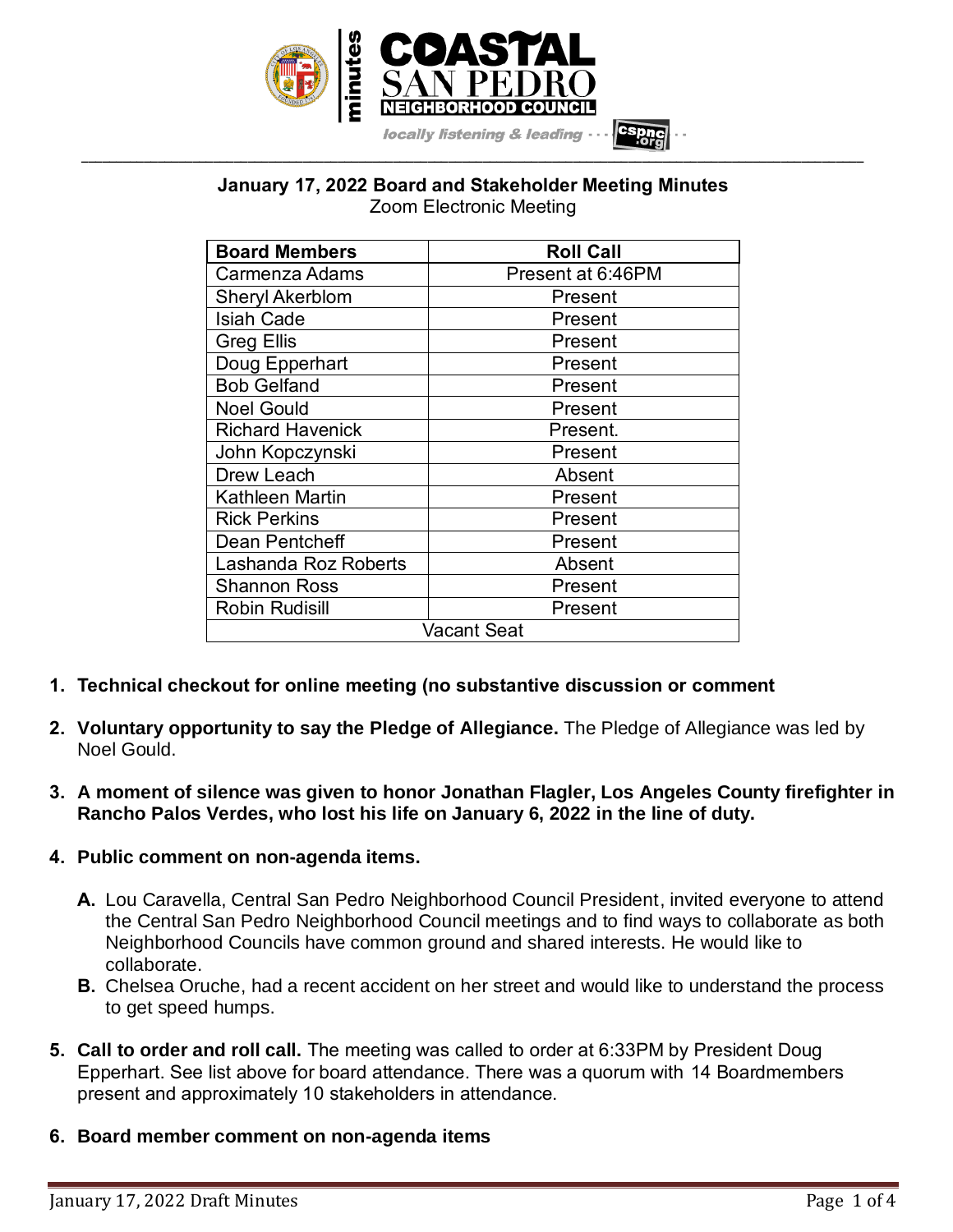- **A.** Kathleen Martin commented that the date of the San Pedro Homeless Count has been changed to February 23, 2022 from 8:00PM-11:00PM. If you sign up please do so as a team of three people. You will be staying in your car and will need a driver, navigator and a counter. The website to sign up is: theycountwillyou.org
- **B.** Laurie Jacobs spoke in regards to the training for the Homeless Count, it will be rescheduled.
- **C.** Noel Gould raised concerns about the Planning 101 Training for non-Boardmembers.
- **D.** Bob Gelfand would like you get the Report Card Committee started. It will help to evaluate the performance of the Elected Officials.
- **E.** Doug Epperhart mentioned that there will be some changes made to the Code of Conduct Policy under discussion by the Bard of Neighborhood Commissioners.

#### **Carmenza Adams joined the meeting at 6:46PM**

#### **7. Approval of prior meeting minutes.**

Motion by Noel Gould to postpone November and December Meeting minutes until the February Board Meeting, second by Greg Ellis. Passed with 13 yes (Carmenza Adams, Sheryl Akerblom, Isiah Cade, Greg Ellis, Doug Epperhart, Bob Gelfand, Noel Gould, Richard Havenick, John Kopczynski, Kathleen Martin, Rick Perkins, Dean Pentcheff, Robin Rudisill) 1 absent from the vote (Shannon Ross)

### **8. Report from Los Angeles Police Department**

- **A.** Melody Shortle
	- **i.** Officer Shortle went over crime comparisons between December 2021 and January 2022.
	- **ii.** The highest numbers of GTAs are on Fridays from midnight to 6:00AM. Park your cars in well-lit areas.
	- **iii.** Many delivery packages are being stolen. Have someone watch for them.
	- **iv.** Officer Paul Winter officially retires on January 31, 2021.
	- **v.** They are still working on Pacific issue.
	- **vi.** The Catalytic Convertor etching event will be rescheduled.
	- **vii.** Officer Shortle's email is 37142@lapd.online

Mayor Garcetti's Office, Johanna Rodriguez- gave an update on the latest Covid numbers and will send information on where the local testing centers are. You are able to order kits from the Federal Government online, you will receive four free kits per household. Emergency Rental Assistance Program still has some funding available.

### **9. Motion supporting Cultural-Historic Monument designation for Walker's Cafe.**

Emma Rault, Central San Pedro Neighborhood Council presented-

**The Coastal San Pedro Neighborhood Council urges designation of Walker's Cafe at 700 W Paseo Del Mar as a Cultural-Historic Monument, and supports the following letter of recommendation:**

**To: chc@lacity.org CC: Melissa.Jones@lacity.org, ken.bernstein@lacity.org, councilmember.buscaino@lacity.org**

### **Subject line: Walker's Cafe – Case: CHC-2021-10727-HCM**

**Dear Commissioners,**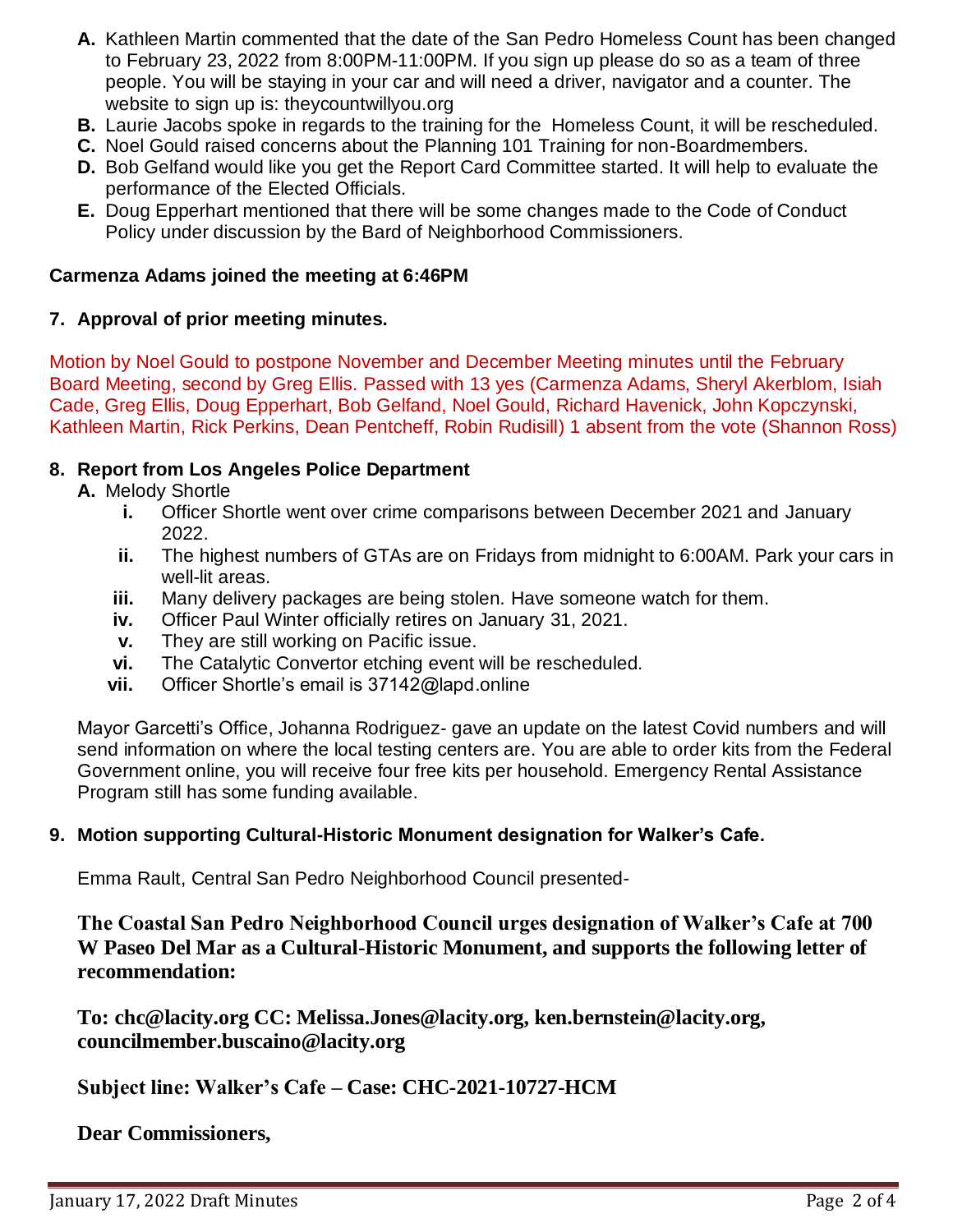**We are writing in support of Cultural-Historic Monument designation for Walker's Cafe at 700 W Paseo del Mar in San Pedro.**

**Walker's Cafe has been serving the community for almost eighty years, with its origins going back more than a century. Walker's is one of the oldest restaurants in San Pedro and indeed in the Los Angeles area—and played a formative role in the early development of the Point Fermin neighborhood. Its founder, the late Bessie Mae Petersen, is still remembered fondly by many for her unfailing generosity to those in need and for creating a welcoming community gathering place that has stood the test of time.**

**As a long-standing local institution, the cafe's diverse clientele is a microcosm of San Pedro's community, with longshoremen, fishermen, service members and others all coming together. Generations of San Pedrans have come to Walker's to eat the famous "Bessie Burgers," enjoy the unrivaled view of the Pacific Ocean and Catalina Island, and talk as neighbors and friends. People have gotten married there, brought their children and grandchildren there.**

**From the original neon sign to the friendly yellow stucco building and the time-warp interior, Walker's is a fully intact slice of 1940s Americana. Its high-integrity period features have made it a popular filming location for countless iconic productions such as Chinatown, Inherent Vice and Gods and Monsters, and—importantly—a touchstone for people wishing to connect with San Pedro's past.**

**Walker's is on a par with other historic businesses such as Cole's (LA HCM No. 104) and The Original Pantry Cafe (LA HCM No. 255) in downtown Los Angeles, Tom Bergin's (LA HCM No. 1182) in Wilshire, and Rod's Grill in Arcadia—places that transport present-day patrons to a different time and narrate the story of the earliest days of the city's development.**

**In short, under Criterion 1, Walker's exemplifies significant contributions to the broad cultural, economic and social history of the city and community, while under Criterion 2, it is associated with two significant figures in**

**local history in Felicien Landier and Bessie Mae Petersen. Losing it would significantly impoverish the heritage of San Pedro. We urge you to protect this San Pedro landmark for future generations by supporting the nomination for this extraordinary place.**

**Please include a copy of this letter in the case file.**

**Thank you.**

**Sincerely,**

Public Comment: Candice Gawne

# **Shannon Ross left the Meeting at 7:00PM**